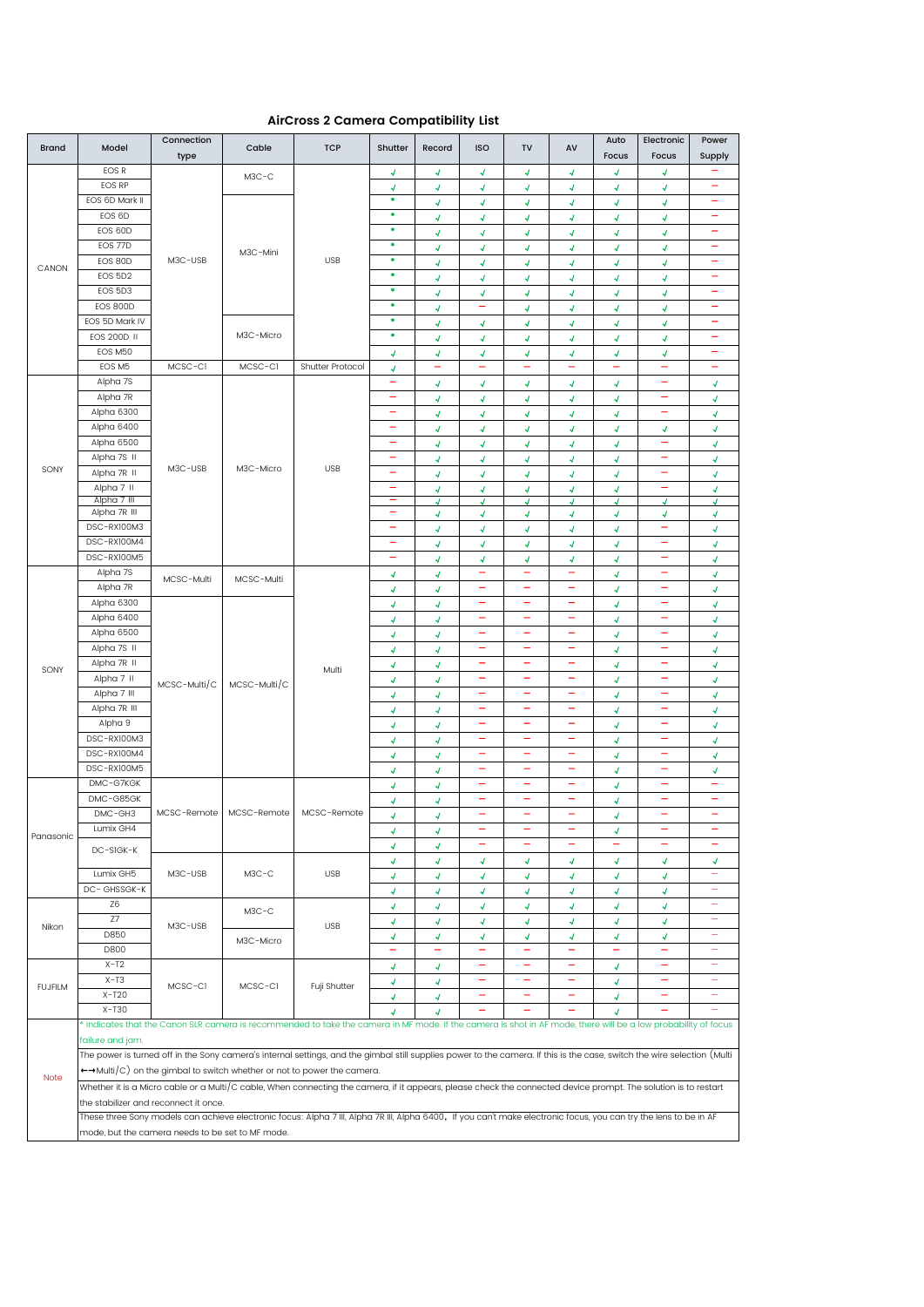## **MOZA AirCross 2 Lens Compatibility List**

| Camera & Lens |                 | With L-Bracket                                        |                       |                           | With Manfrotto Quick Release Plate |                          |                           | With Arca-Swiss Quick Release Plate |                              |                           |                            |                                                              |
|---------------|-----------------|-------------------------------------------------------|-----------------------|---------------------------|------------------------------------|--------------------------|---------------------------|-------------------------------------|------------------------------|---------------------------|----------------------------|--------------------------------------------------------------|
| Brand         | Model           | Lons                                                  | Balance<br>Adjustment | <b>Flashlight</b><br>Mode | Tilt-axls 360°<br>Rotation         | Balance<br>Adjustment    | <b>Flashlight</b><br>Mode | Tilt-axis 360°<br><b>Rotation</b>   | <b>Balance</b><br>Adjustment | <b>Flashlight</b><br>Mode | Tilt-axis 360°<br>Rotation | Reference Link                                               |
|               |                 | FE 16-35mm F2.8 GM                                    | J                     | ◢                         | u                                  | ┙                        | ┙                         | J                                   | J                            | J                         | J                          | Coming Soon                                                  |
|               |                 | FE 24-70 F2.8 GM                                      | J                     | ᢦ                         | $\overline{ }$                     | $\overline{J}$           | J                         | √                                   | √                            | √                         | √                          | Coming Soon                                                  |
|               |                 | E PZ 18- - 200mm F3.5~6.3 OSS LE                      | ¥                     | ¥                         | $\overline{I}$                     | $\overline{I}$           | V                         | J                                   | J                            | J                         | J                          | Coming Soon                                                  |
|               |                 | Sigma 35mmfl.4 DG HSM Art                             | 7                     | 7                         | 7                                  | √                        | √                         | 7                                   | √                            | √                         | 7                          | Coming Soon                                                  |
|               |                 | FE 4/24-105 G OSS                                     | 7                     | 7                         | 7                                  | 7                        | 7                         | 7                                   | 7                            | 7                         | 7                          | Coming Soon                                                  |
|               |                 | FE 85mm FI.4 GM                                       | J                     | ◢                         | √                                  | ┚                        | ◢                         | ◢                                   | J                            | J                         | J                          | Coming Soon                                                  |
|               |                 | E 10-18mm F4 OSS                                      | √                     | √                         | √                                  | √                        | √                         | √                                   | √                            | 7                         | 7                          | Coming Soon                                                  |
|               |                 | FE 12-24mm F4 G                                       | J                     | J                         | J                                  | J                        | J                         | J                                   | J                            | J                         | J                          | Coming Soon                                                  |
|               |                 | Vario-Tessar FE 24-70mm F4 ZA                         | J.                    | J.                        | ¥.                                 | V                        | V                         | V                                   | J.                           | V                         | J                          | Coming Soon                                                  |
|               |                 | OSS<br>Zeiss E 16-70 F4 OSS                           | √                     | √                         | √                                  | √                        | √                         | √                                   | √                            | √                         | √                          | Coming Soon                                                  |
|               |                 | E PZ 18-105mm F4 G OSS                                | √                     | √                         | √                                  | 4                        | √                         | √                                   | √                            | √                         | √                          | Coming Soon                                                  |
|               |                 | FE 28mm F2                                            | J                     | J                         | ┚                                  | ┚                        | ┚                         | ┚                                   | J                            | ┚                         | J                          | Coming Soon                                                  |
|               |                 | Zeiss FE 35mm F2.8 ZA                                 | 7                     | 7                         | 7                                  | 7                        | 7                         | 7                                   | 7                            | 7                         | 7                          | Coming Soon                                                  |
|               | A7,A7S,A7R,A7M  | Sigma 30mm F/I.4 DC DN                                | 7                     | 7                         | ッ                                  | ッ                        | ッ                         | 7                                   | 7                            | 7                         | 7                          | Coming Soon                                                  |
|               | 2,A7S2,A7R2,A7M | FE 55mm FI.8                                          | √                     | √                         | √                                  | √                        | √                         | √                                   | √                            | √                         | J                          | Coming Soon                                                  |
|               | 3, A 7R 3       | FE 50mm F2.8 MACRO                                    | √                     | √                         | √                                  | √                        | √                         | √                                   | √                            | √                         | √                          | Coming Soon                                                  |
|               |                 | E 3.5-5.6/PZ 16-50 OSS                                | √                     | √                         | √                                  | ¥                        | ¥                         | ¥                                   | √                            | J                         | √                          | Coming Soon                                                  |
|               |                 | FE 85mm Fl.4 GM                                       | √                     | √                         | √                                  | $\overline{\mathcal{L}}$ | √                         | √                                   | √                            | ◢                         | J                          | Coming Soon                                                  |
|               |                 | Zeiss E 1.8/24 ZA                                     | 4                     | 4                         | 4                                  | J                        | ¥                         | √                                   | J                            | J                         | J                          | Coming Soon                                                  |
|               |                 | FE 135mm FI.8 GM                                      | 7                     | 7                         | 7                                  | 7                        | 7                         | 7                                   | 7                            | 7                         | 7                          | Coming Soon                                                  |
|               |                 | FE 50 FI.8 EF                                         | J                     | ◢                         | ◢                                  | ┚                        | √                         | J                                   | J                            | J                         | J                          | Coming Soon                                                  |
|               |                 | FE 16-35mm F4 ZA                                      | √                     | √                         | √                                  | ℊ                        | ッ                         | ॼ                                   | ॼ                            | ॼ                         | J                          | Coming Soon                                                  |
|               |                 | FE 35mm FI.4 ZA                                       | J                     | J                         | J                                  | J                        | J                         | J                                   | J                            | J                         | J                          | Coming Soon                                                  |
|               |                 | FE 50mm FI.4 ZA                                       | √                     | √                         | J                                  | J                        | J                         | J                                   | ◢                            | ◢                         | J                          | Coming Soon                                                  |
|               |                 | E 18-135mm F3.5-5.6 OSS                               | √                     | 4                         | 4                                  | J                        | ¥                         | J                                   | ✓                            | ✓                         | ✓                          | Coming Soon                                                  |
|               |                 | FF 90mm F2.8 Macro G macro                            | $\boldsymbol{J}$      | $\boldsymbol{J}$          | $\overline{I}$                     | $\boldsymbol{J}$         | V                         | Ξ                                   | V                            | J                         | Ξ                          | Coming Soon                                                  |
|               |                 | lenses                                                |                       |                           |                                    |                          |                           |                                     |                              |                           |                            |                                                              |
|               |                 | FE 24mm FI.4 GM 24GM                                  | 4                     | 7                         | 7                                  | √                        | √                         | √                                   | √                            | √                         | √                          | Coming Soon                                                  |
|               |                 | Tamron FE 28-75mm F2.8                                | J                     | J                         | $=$                                | J                        | J                         | J                                   | $\overline{J}$               | $\overline{J}$            | $\equiv$                   | Coming Soon                                                  |
| Sony          |                 | Sigma 56mm FI.4 DC DN                                 | √                     | ◢                         | √                                  | J.                       | ◢                         | ◢                                   | √                            | √                         | J                          | Coming Soon                                                  |
|               |                 | FE 16-35mm F2.8 GM                                    | J                     | ¥                         | J                                  | V                        | v                         | J                                   | v                            | v                         | J                          | https://www.gudsen.com/Officio<br>  Video/A6500-FE-16-35mm-  |
|               |                 | FE 24-70 F2.8 GM                                      | √                     | √                         | √                                  | V                        | V                         | J                                   | J                            | J                         | J                          | https://www.gudsen.com/Officio<br>Video/A6500-FE-24-70-F2.8- |
|               |                 | E PZ 18- -200mmF3.5- -6.3OSS LE                       | 4                     | J.                        | J                                  | J                        | J                         | J                                   | J                            | J                         | J                          | https://www.gudsen.com/Officia<br>L Video/SonyA6500-E-PZ-18- |
|               |                 | Sigma 35mmfl.4 DG HSM Art                             | ◢                     | √                         | √                                  | √                        | √                         | √                                   | √                            | √                         | √                          | Coming Soon                                                  |
|               |                 | FE 4/24-105 G OSS                                     | V                     | ¥                         | $\overline{I}$                     | ¥                        | ¥                         | V                                   | V                            | V                         | J                          | https://www.audsen.com/Officia                               |
|               |                 |                                                       | ◢                     | J                         | ◢                                  | √                        | √                         | J                                   | J                            | J                         | J                          | Video/A6500-FE-4-24-105-G-<br>Coming Soon                    |
|               |                 | FE 85mm Fl.4 GM<br>E 10-18mm F4 OsS                   | √                     | J                         | J                                  | J                        | J                         | J                                   | J                            | J                         | √                          | Coming Soon                                                  |
|               |                 |                                                       | J                     | 7                         | ッ                                  | J                        | J                         | ッ                                   | J                            | 7                         | 7                          | Coming Soon                                                  |
|               |                 | FE 12-24mm F4 G<br>Vario-Tessar FE 24-70mm F4 ZA      |                       |                           |                                    |                          |                           |                                     |                              |                           |                            |                                                              |
|               |                 | OSS                                                   | ¥                     | ¥                         | ¥                                  | ¥                        | ¥                         | ¥                                   | ¥                            | ¥                         | J                          | Coming Soon                                                  |
|               |                 | Zeiss E 16-70 F4 Oss                                  | J                     | J                         | J                                  | J                        | J                         | J                                   | J                            | $\overline{J}$            | J                          | Coming Soon                                                  |
|               |                 | E PZ 18-105mm F4 G Oss                                | J                     | J                         | J                                  | ◢                        | J                         | ॼ                                   | ᢦ                            | ᢦ                         | ℊ                          | Coming Soon                                                  |
|               |                 | FE 28mm F2                                            | √                     | √                         | √                                  | √                        | J                         | J                                   | J                            | J                         | J                          | Coming Soon                                                  |
|               | A6300,A6400,A   | Zeiss FE 35mm F2.8 ZA                                 | ◢<br>7                | ◢<br>7                    | $\overline{\mathcal{L}}$<br>7      | $\overline{ }$<br>ᢦ      | ◢<br>7                    | ◢<br>7                              | $\overline{ }$<br>7          | $\overline{ }$<br>7       | ◢<br>7                     | Coming Soon                                                  |
|               | 6500            | Sigma 30mmf/1.4 DC DN                                 |                       |                           |                                    |                          |                           |                                     |                              |                           |                            | Coming Soon                                                  |
|               |                 | FE 55mm FI.8                                          | J                     | J                         | 7                                  | 7<br>J                   | J<br>J                    | 7<br>J                              | 7                            | 7                         | 7                          | Coming Soon                                                  |
|               |                 | FE 50mm F2.8 MACRO                                    | J                     | J                         | J                                  |                          |                           |                                     | J                            | J                         | J                          | Coming Soon                                                  |
|               |                 | FE 16-35mm F4 ZA                                      | ॼ                     | ॼ                         | ॼ                                  | ॼ                        | ॼ                         | ᢦ                                   | ⊽<br>7                       | ᢦ<br>7                    | ⊽                          | Coming Soon                                                  |
|               |                 | FE 35mm FI.4 ZA                                       | J                     | J                         | J                                  | J                        | J                         | J                                   |                              |                           | J                          | Coming Soon                                                  |
|               |                 | E 3.5-5.6/PZ 16-50 OSS                                | $\overline{ }$        | ◢                         | $\overline{\mathcal{L}}$           | ◢                        | J                         | ◢                                   | $\overline{J}$               | J                         | J                          | Coming Soon                                                  |
|               |                 | Zeiss E 1.8/24 ZA                                     | ₽                     | 7                         | 7                                  | √                        | ✓                         | √                                   | ✓                            | √                         | √                          | Coming Soon                                                  |
|               |                 | FE 135mm FI.8 GM                                      | √                     | √                         | √                                  | √                        | √                         | √                                   | √                            | √                         | √                          | Coming Soon                                                  |
|               |                 | FE 50 FI.8 EF<br>FE 50mm FL4 ZA                       | ◢<br>7                | J<br>7                    | J<br>7                             | J<br>7                   | J<br>7                    | J<br>7                              | J<br>7                       | J<br>7                    | J<br>7                     | Coming Soon                                                  |
|               |                 |                                                       |                       |                           |                                    |                          |                           |                                     |                              |                           |                            | Coming Soon                                                  |
|               |                 | E 18-135mm F3.5-5.6 OSS<br>FE 90mm F2.8 Macro G macro | 7                     | 7                         | 7                                  | 7                        | 7                         | 7                                   | 7                            | 7                         | √                          | Coming Soon                                                  |
|               |                 | lenses                                                | J                     | ¥                         | ¥                                  | ¥                        | ¥                         | J                                   | V                            | J                         | J                          | Coming Soon                                                  |
|               |                 | FE 24mm FI.4 GM 24GM                                  | √                     | √                         | √                                  | √                        | √                         | √                                   | ॼ                            | √                         | √                          | Coming Soon                                                  |
|               |                 | Tamron FE 28-75mm F2.8                                | √                     | √                         | √                                  | √                        | √                         | √                                   | √                            | √                         | √                          | Coming Soon                                                  |
|               |                 | SIGMA 56mm EL4 DC DN                                  | J                     | 7                         | 7                                  | 7                        | ッ                         | 7                                   | 7                            | 7                         | ⊽                          | Coming Soon                                                  |